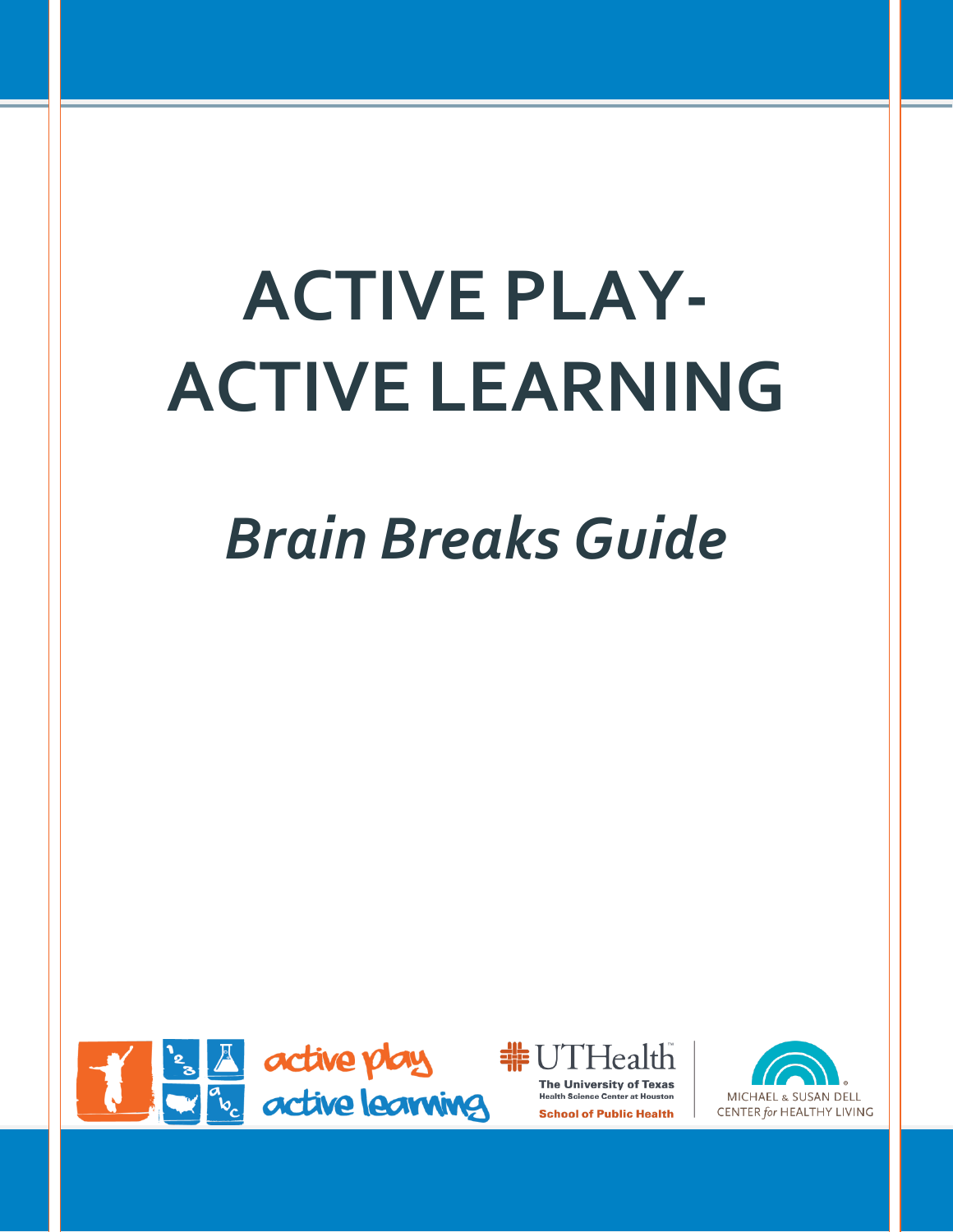## **Active Play–Active Learning Brain Breaks Overview**

The Active Play-Active Learning Project (APAL) aims to incorporate more physical activity into the school day via fun, low-cost and practical strategies. APAL is based at the Michael & Susan Dell Center for Healthy Living at the University of Texas School of Public Health-Austin Regional Campus and was developed with input from classroom teachers, PE specialists, students, and physical activity researchers.

In this guide, we present a range of easy-to-implement "Brain Breaks"- short activity dynamics that can be implemented by the teacher in the classroom setting. The guide is structured in two sections: 1.) General Brain Breaks that can be applied across classes and academic topic areas during any part of the day; and 2.) Academic-specific Brain Breaks that directly correlate to subjects.

While we present just a selected number of Brain Breaks here, we encourage classroom teachers to seek out additional Brain Breaks on our APAL website, explore other resources such as video-based Brain Breaks, and/or create their own Brain Breaks. As a classroom teacher, you are in a unique position to shape the physical and cognitive health as well as the learning experience of your students. Thank you for helping to enhance the healthy development and academic achievement of your students! Please feel free to share with us your ideas for Brain Breaks via our Facebook page or directly with the emails below.

#### **Active Play-Active Learning is a coordinated research project led by:**

Andrew Springer, DrPH, Principal Investigator/Co-Creator, Andrew.E.Springer@uth.tmc.edu

Heather Atteberry, MPH, Project Coordinator, Heather.N.Atteberry@uth.tmc.edu

Patricia Werner, MEd, Co-Creator/Trainer

Chad Misner, BA, Co-Creator/Trainer

**<https://www.facebook.com/APALproject>**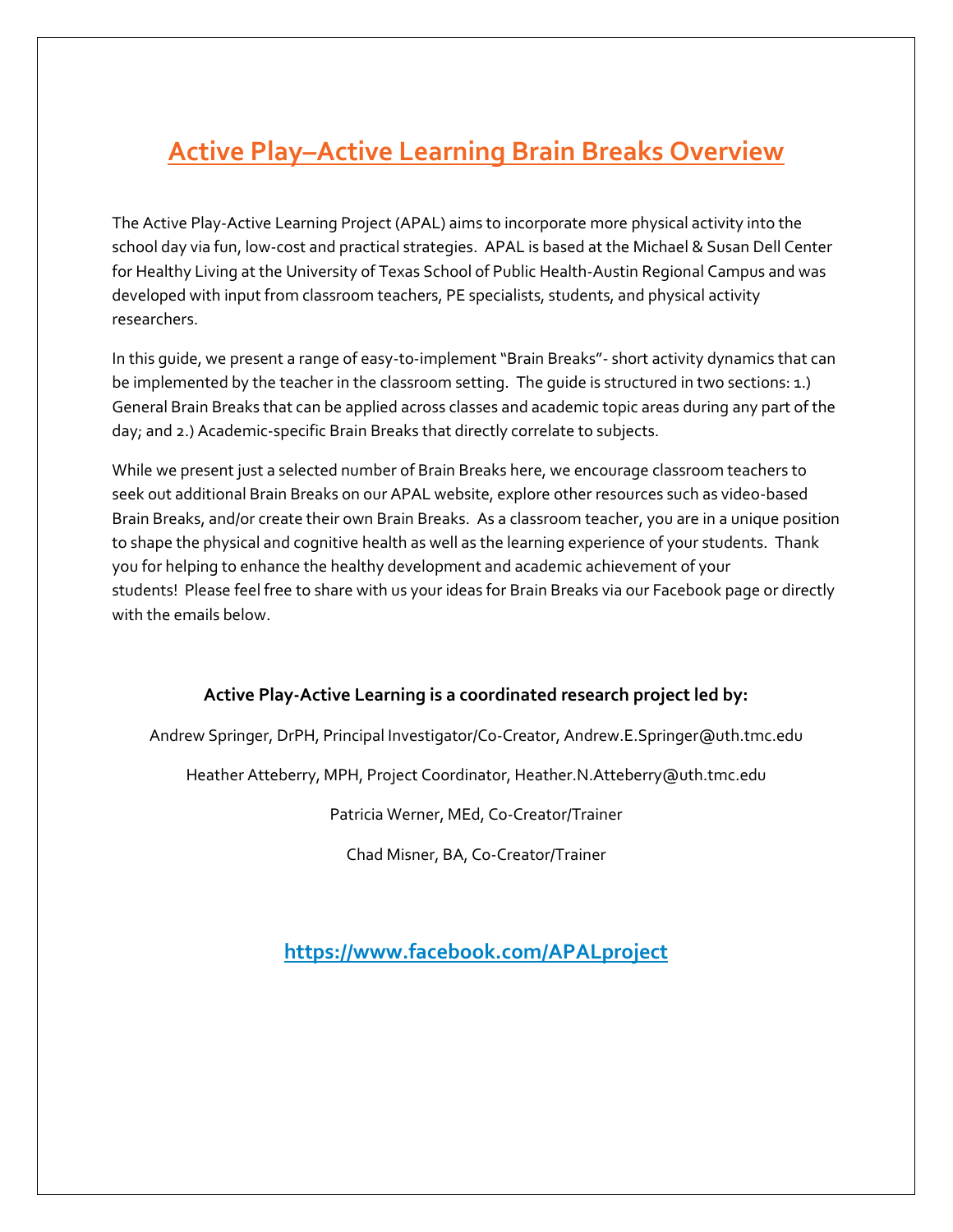## **Creating a Physically Active Classroom through Brain Breaks**

#### *What?*

Energizing Brain Breaks, also known as energizers, brain boosters, and activity breaks, are quick activities for the classroom that aim to both engage children in physical activity while enhancing their learning experience . They take virtually no preparation and no extra materials to perform. Students and teachers love them because they are fun and make people laugh. They also challenge the brain. Brain Breaks have been found to improve students' time-on-task $1/2$  and may have the greatest effect on those students with the most difficulty remaining on task.<sup>3</sup> Brain breaks can also improve students' concentration and performance on standardized tests,<sup>4-7</sup> Consider using Brain Breaks periodically throughout the day with your class. The more students are active throughout the day, the more focused they will be. Movement also helps to anchor the information students are learning.

#### *How?*

Children seem to have an endless source of energy that carries them through their day. They run rather than walk, jump rather than step over, and drop down rather than sit. Brain Breaks are designed to help channel that energy into the academic activities of the day. In this guide, we present a variety of easy-to-implement Brain Breaks that include step by step instructions. Variations are provided to easily change an activity to a different academic focus. These activities take into account the busy academic day and are meant to only provide bursts of activity to satisfy even the squirmiest of students as well as provide transition time to refocus to a new topic. Teachers can choose one activity for the day or choose several activities for an extended break. Consider conducting Brain Breaks with your students:

- $\checkmark$  ...to begin the day or an activity. (e.g., a test!)
- $\checkmark$  ... whenever students need a break from an extended learning period.
- $\checkmark$  ... whenever students are transitioning from one subject/activity to another.
- $\checkmark$  ... whenever students are waiting in line to go to specials, lunch, library, etc.
- $\checkmark$  ... whenever the teacher sees the need.

#### *Ready, Set, GO!*

Getting started is easy. The teacher should set very clear expectation for student behaviors during the activities. Students will stay so busy with the activity that conflicts should be minimal. Stopping an activity can be a bit more challenging. A stop signal is vital and should be included in the clear expectations set at the beginning of the activity. Specific stop signal examples can be found in the **Ideas for Signals** section on the next page. Most of the time students are ready to refocus after an activity. If your students are having trouble calming down you can play soft, calming music or take students through a series of deep breathing exercises.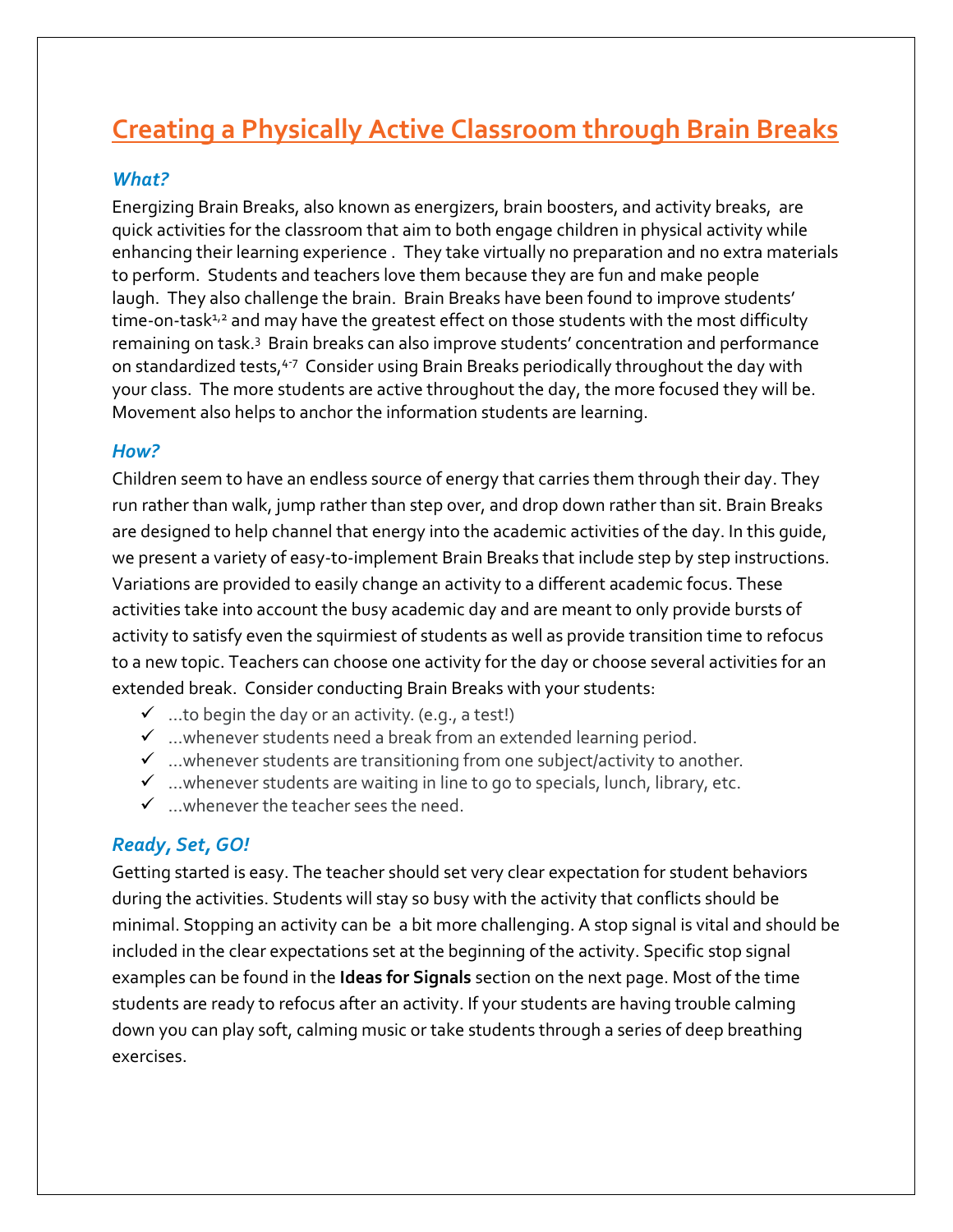#### *Helpful Hints:*

- Create a positive atmosphere that enhances the self-esteem for all students. Each student should feel respected and valued. All students do not move alike or at the same speed.
- Have a signal or sign that can refocus students quickly so that they can "freeze" and listen to you when you need to speak or end the activity.
- Make certain each student understands the teacher's expectations prior to the start of the activity.
- Model enthusiasm for physical activity. Be aware that students (at first) may seem apathetic or silly. These are common expressions of being self-conscious about trying something new in front of their peers. With practice, this discomfort can be minimized and students will be more relaxed and willing to participate.
- Give instructions before and after arranging the room to get ready for participation. Remind students of the rules for the activity and the "freeze" signals.
- Take time to make sure that objects are out of the way for safe movement.
- Set a time limit for the activity before beginning movement. Be sure to share that time with students.
- Compliment groups or individuals so that all groups or individuals feel as though their participation was valued.

#### *Ideas for Signals:*

- 1. "Give me a hand" Tell the kids, "give me a hand" and students raise one hand in the air. "Give me a clap" and students clap. "Give me a stomp" and students stomp one foot. You can then ask any combination such as "Give me three claps and a stomp" and the attention is focused on you.
- 2. Have live music you can play and stop when you want students to start/stop and activity.
- 3. Prompt students to follow the command, "If you can hear my voice, clap once. If you can hear my voice, clap twice." Continue the sequence until you have the full attention of the entire class.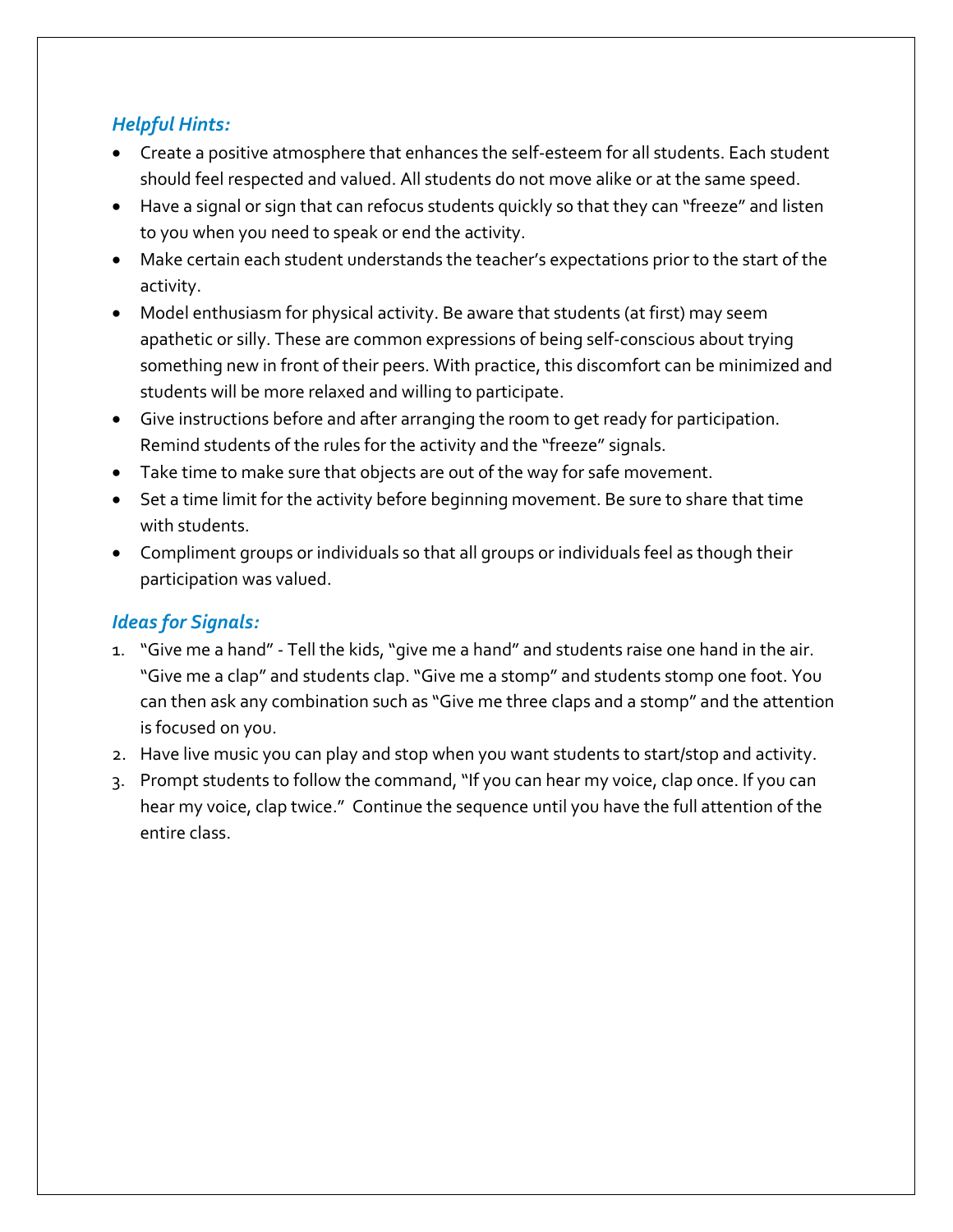## **Table of Contents**

## **GENERAL BRAIN BREAKS**

## ENGLISH LANGUAGE ARTS BRAIN BREAKS

## **MATH BRAIN BREAKS**

| nair |
|------|
|------|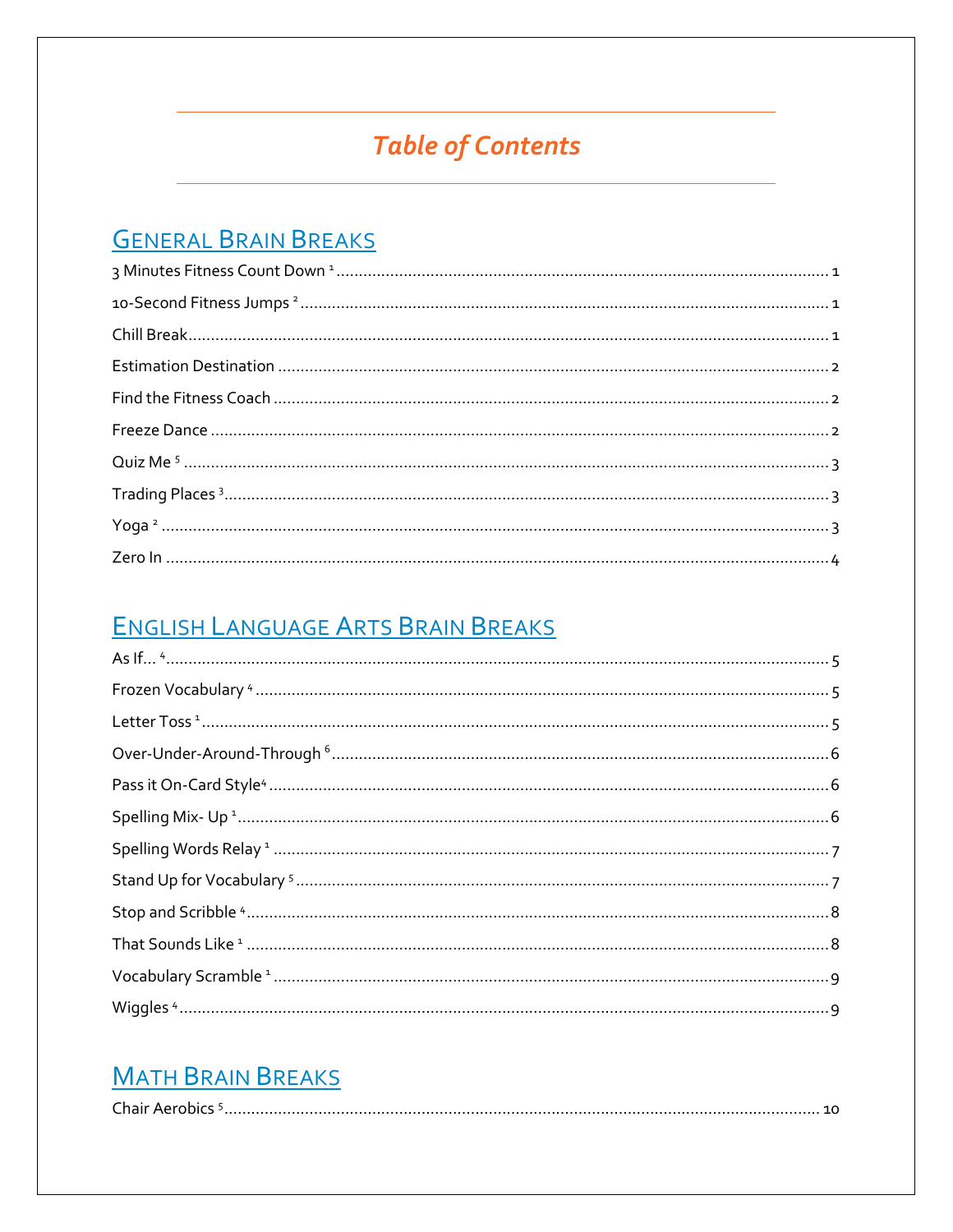## **SOCIAL STUDIES BRAIN BREAKS**

## **SCIENCE BRAIN BREAKS**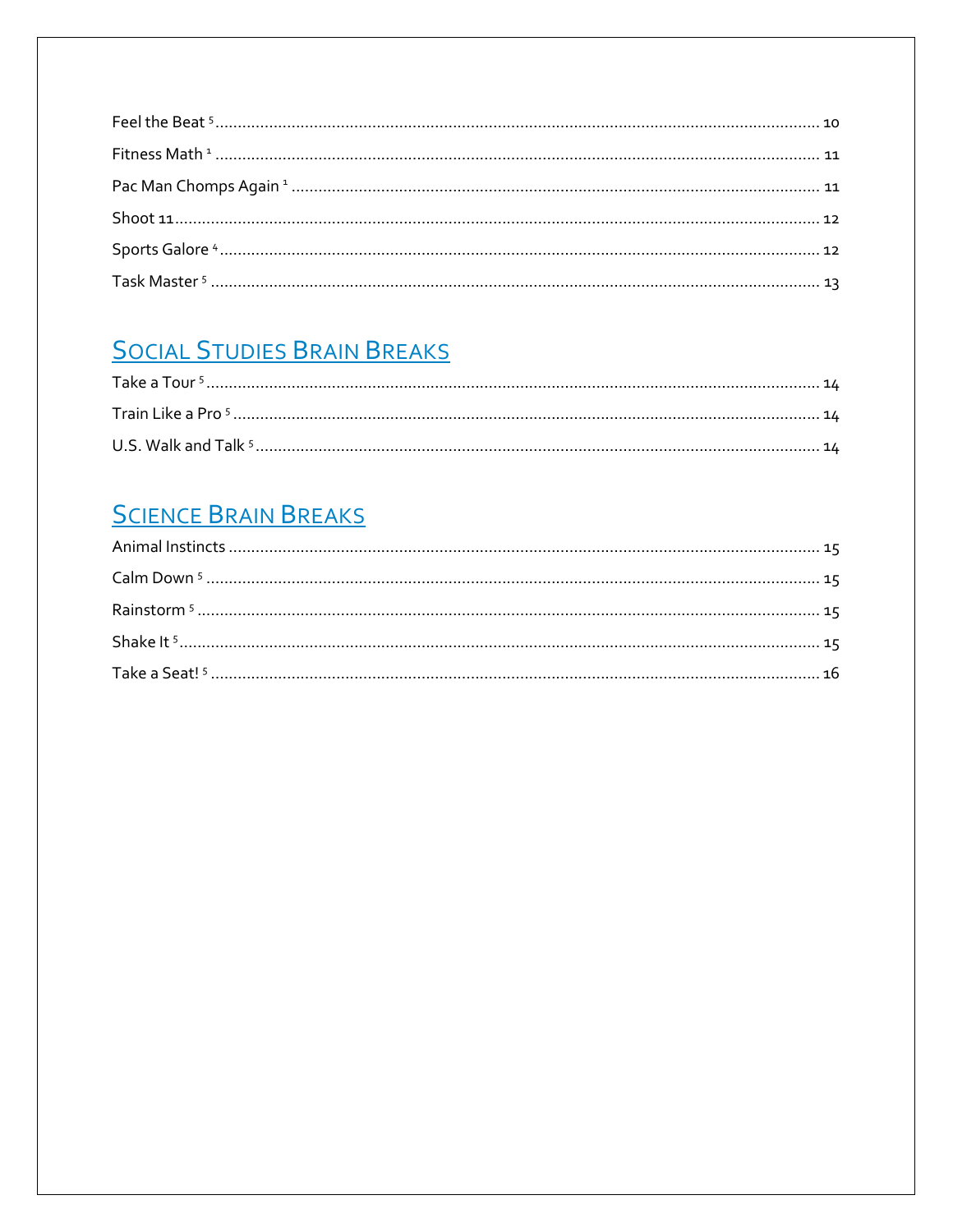## <span id="page-6-0"></span>**3 Minutes Fitness Count Down <sup>1</sup>**

#### **Academic Focus:** General activity

**Activity:** Students act out the following routine in descending order, pausing momentarily between each task:

- 12 Jumping Jacks
- 11 Raise the Roofs
- 10 Knee Lifts
- 9 Side Stretches
- 8 Side Twists
- 7 Giant Punches
- 6 Kicks to the Front
- $\bullet$  5 Air Squats
- 4 Jumps
- 3 Muscle Arm Curls
- 2 Scissors (Feet apart and crisscross in front and back)
- 1 High-five a neighbor

## <span id="page-6-1"></span>**10-Second Fitness Jumps <sup>2</sup>**

#### **Academic Focus:** General Activity

**Activity:** Students are scattered in their own self-space. Using a line on the floor, or a linear object like a pencil placed on the floor, students will complete a jumping task over the mark for 10-seconds on command. Students are encouraged to count their own jumps. Upon a start signal, cue students to jump side-to-side over the line for 10-seconds. Students record their jumps and prepare to repeat the task, encouraging them to beat their previous score. Other jumps include, but not limited to, forward and back jumps, scissor jumps, and one-foot hops.

This also works well if student are in pairs and alternate turns being the jumper while the non-jumper is the counter. Easily incorporate math into the game by having pairs add, subtract, multiply and/or divide their total jumps to eliminate the distracting competition amongst pairs.

## <span id="page-6-2"></span>**Chill Break**

**Academic Focus:** General activity

**Activity:** Before a test or quiz have a 5-minute walking break or stretching break to help students relax.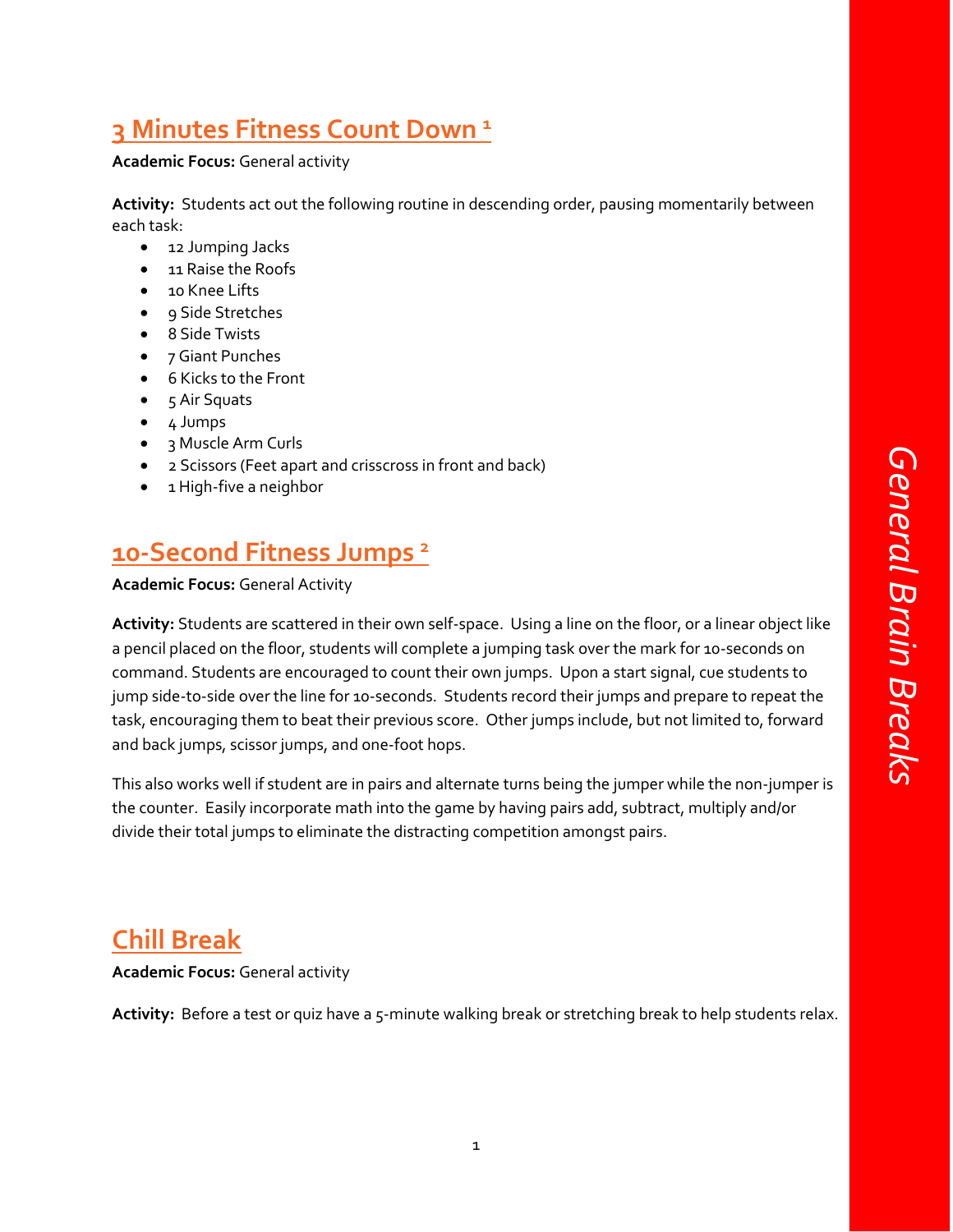## <span id="page-7-0"></span>**Estimation Destination**

**Academic Focus:** General activity

**Activity:** Have students guess how many steps it will take to reach an assigned destination. Have students write down their estimation prior to walking and their actual steps taken after returning. As a class everybody walks together, silently counting their own steps.

The destination can be, but not limited to, a landmark outside of the classroom (e.g. the school flag pole or a playground marking) or a series of destinations inside the classroom (e.g. from their desk, to one wall, to something blue, to something oval, to a window, and back to their desk.

## <span id="page-7-1"></span>**Find the Fitness Coach**

**Academic Focus:** General activity

**Activity:** The entire class sits in a circle. One student is selected and will be assigned to be the Detective. The detective will leave the classroom, or face a wall with his/her eyes closed, so they don't see what is going on in the circle. While the detective is gone, the teacher designates one person in the circle to be the Fitness Coach. The Fitness Coach will be responsible for discreetly winking (or some other non-verbal/limited movement cue) at random students in the circle. Whomever the Fitness Coach winks at, that student must stand up and begin a pre-assigned exercise (see below for exercise recommendations). Remind participants that it's okay to look at the coach, but be subtle as to not give away his/her identity too easily. The Fitness Coach is trying to get as many students active before the Detective guesses the identity of him/her. The game is over if the detective guesses incorrectly three times or is successful finding the coach. Repeat the game, choosing a new detective and coach each round.

**Exercise Recommendations:** assign two exercises per round. If the coach selects students, they choose one, or both, exercises to participant in.

- Jumping Jacks
- Air Squats
- Kneed Lifts
- Jumps
- Side Twists
- Sit Ups
- Side Stretches
- Make up your own stationary exercise

## <span id="page-7-2"></span>**Freeze Dance**

**Academic Focus:** General activity

**Activity:** Have students spread out across the room and play one school-appropriate song. Let kids dance along until the music stops. Encourage students to hold their position until the music restarts. Repeat sequence as desired.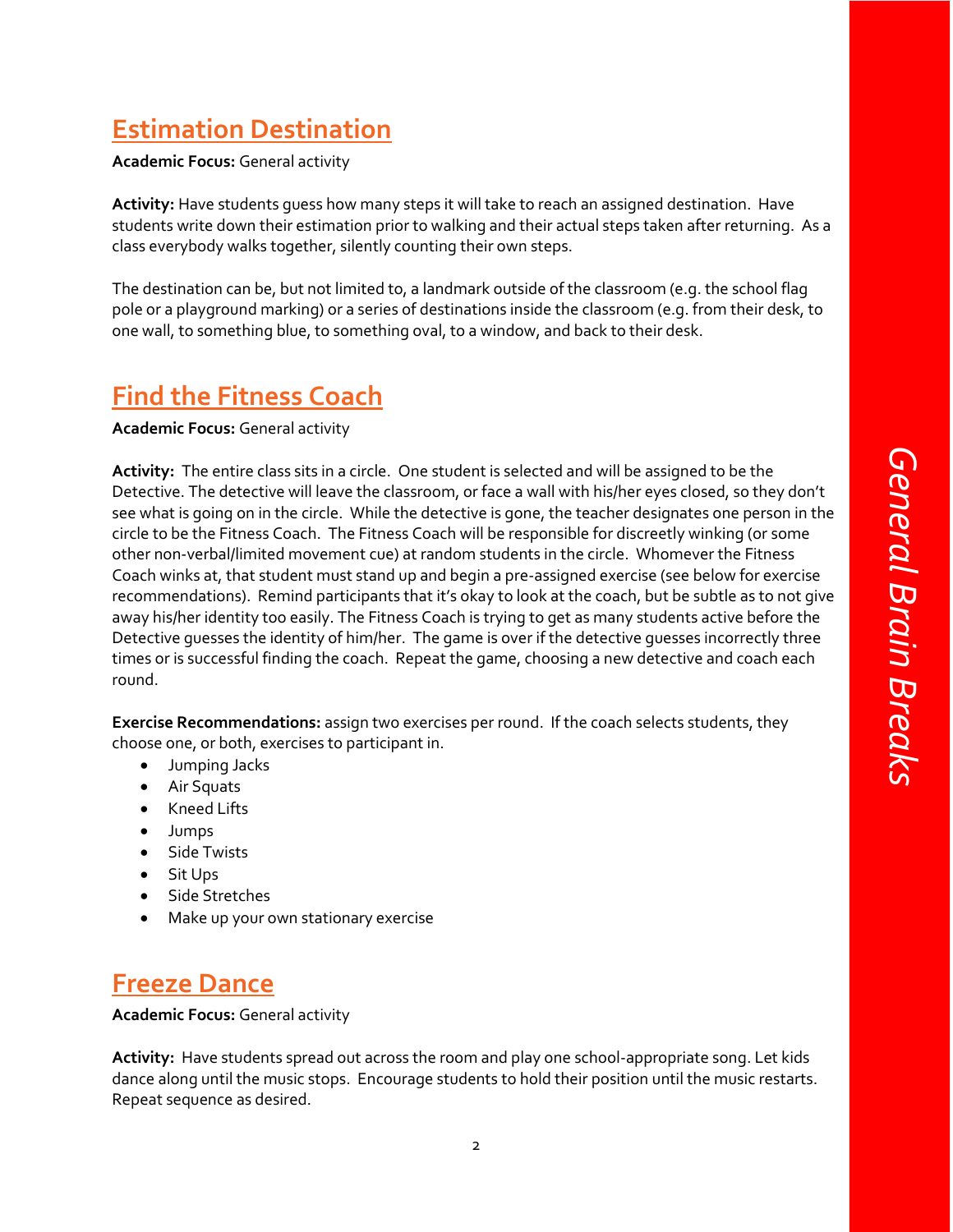## <span id="page-8-0"></span>**Quiz Me <sup>5</sup>**

**Academic Focus:** General activity

**Activity:** While reviewing a topic/subject, prepare a number of true-or-false questions. Dedicate one wall of the room as the "true" area and the other wall the "false" area. Ask the review question, and permit students to stand near the wall that corresponds to the correct answer. After all students are at their wall, provide the answer. Students stay put and wait for the next question.

Try using quadrants in the classroom, respectively assigning the corners as option A, B, C, or D, and now you have a multiple choice review activity.

## <span id="page-8-1"></span>**Trading Places <sup>3</sup>**

**Academic Focus:** General activity

**Activity:** Have students stand behind their pushed-in chairs. Call out a trait. Everyone who has that trait must change places with someone else (students who do not have the trait stay where they are). Examples: "Everyone with curly hair." "Everyone who ate cereal for breakfast." Everyone who is wearing stripes."

## <span id="page-8-2"></span>**Yoga <sup>2</sup>**

#### **Academic Focus:** General Activity

**Activity:** Students are scattered in their own self-space facing the teacher. Moving slowly and quietly, with emphasis on slow, steady breathing, students go through a variety of posses:

- o Acorn Pose kneel down, sit on your heels, bend at the waist bringing your chest to your thighs trying to place your forehead on the floor. Place arms along your legs with palms facing up.
- o Superman lie on your stomach with arms out in front of you. On an exhale breath, raise your head, arms, and legs, leaving only your stomach on the floor. Hold pose for 2two full breathes and relax in starting position. Repeat as desired.
- o Lizard lie on your stomach with your hands under your shoulders (similar to preparing to do push-ups). Push up, extending arms fully, while leaving your waist, hips and legs on the floor. Hold pose for two full breathes and lower your chest back to the floor and relax in starting position. Repeat as desired.
- o Camel kneel down with your legs shoulder-width apart, slowly grab your heels, and slowly arch your back while allowing your head to fall back towards your heels. Hold pose for two full breathes relax in starting position. Repeat as desired.
- o Half Moon with your feet together, hold your hands together above your head. While keeping your hands together, stretch your arms to one side as you stretch your hips to the other. Hold pose for two full breathes and relax in starting position. Stretch to the opposite side. Repeat as desired.
- o Triangle stand with a wide base. Stretch your arms parallel to the floor. Stretch your left hand down to your left shin and reach your right arm towards the sky. Hold pose for two full breathes and relax in starting position. Stretch to the opposite side. Repeat as desired.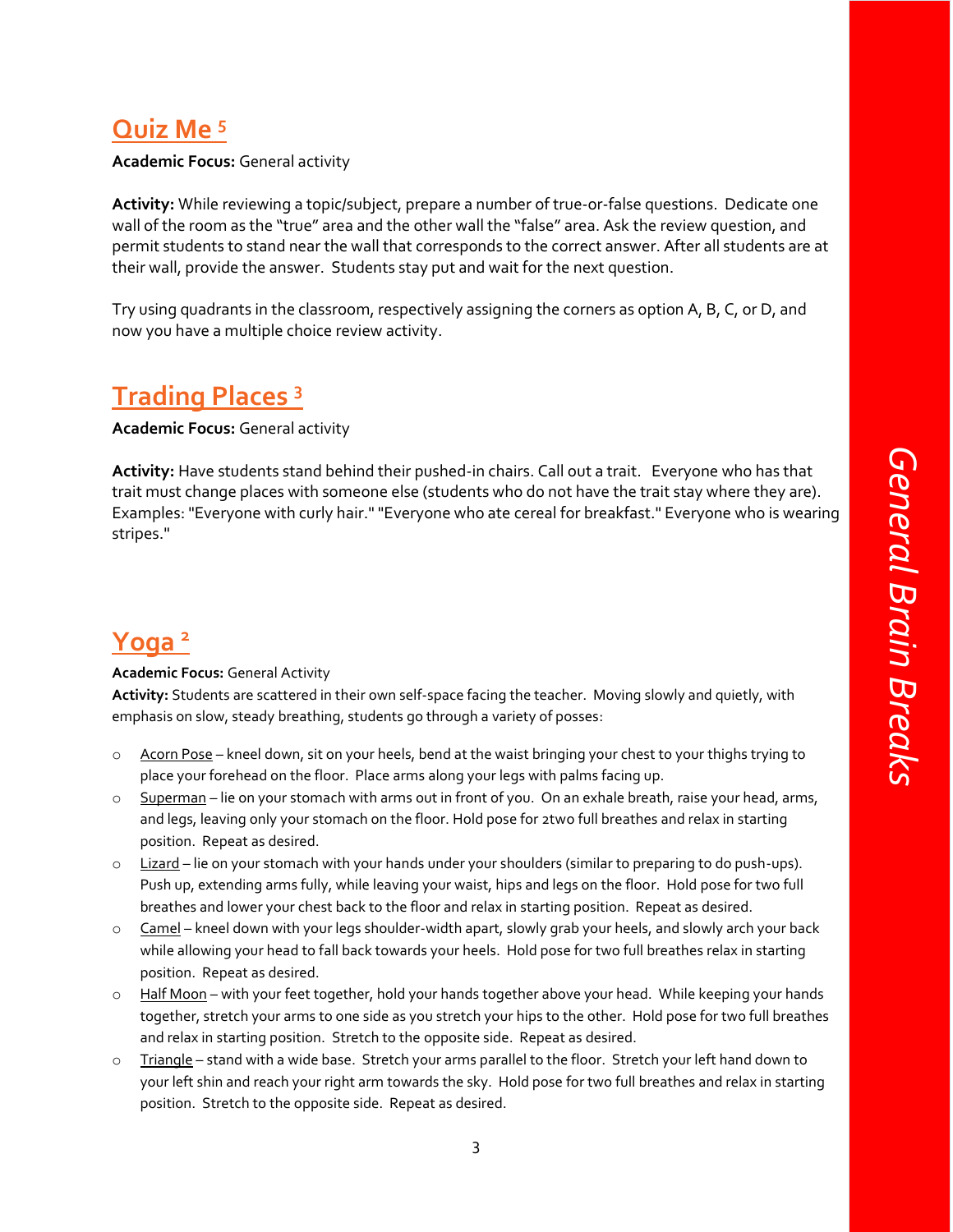## <span id="page-9-0"></span>**Zero In**

**Academic Focus:** General activity

**Activity:** One student is selected to stand in front of the room while facing the class. The class is given direction that they are going to help the student (a.k.a the guesser) guess a secret number without talking or using hand gestures. A secret number is held up behind the student. The guesser will call out a number. If the guesser needs to guess higher, the class will cue him/her by jumping up and down. If the guesser needs to guess lower, the class will cue him/her by squatting up and down. The class continues to give active, silent, cues until the guesser guesses the secret number.

Instead of using a number, hold up a math problem that the class has to solve before the guesser begins guessing. The guesser must guess the answer to the problem (of course, without seeing the math problem).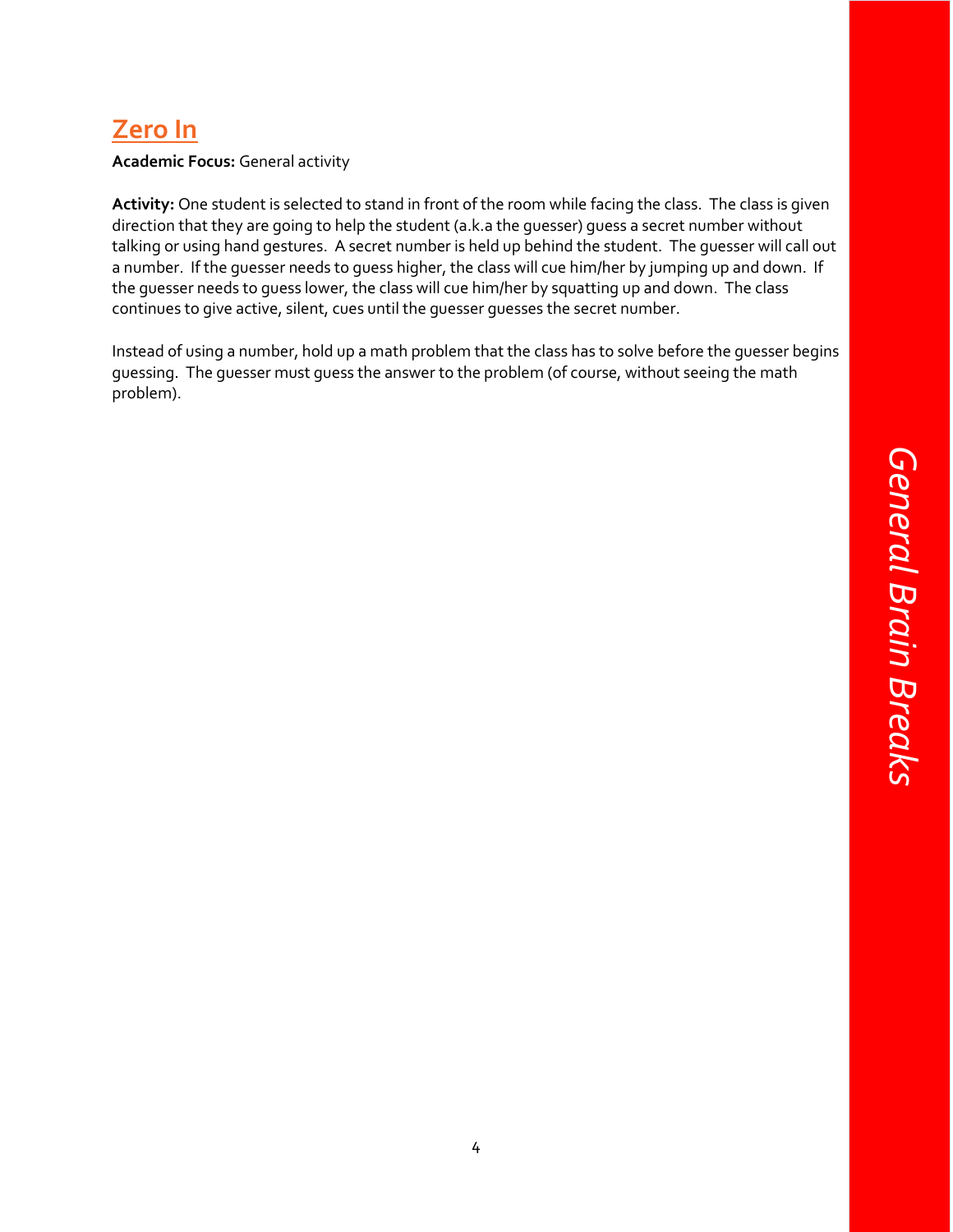## <span id="page-10-0"></span>**As If… <sup>4</sup>**

**Academic Focus:** Storytelling, Vocabulary practice, Language Comprehension.

**Activity:** Teacher reads sentences to class. Have students act out each sentence for 30 seconds.

- o Jog in place AS IF a big scary bear is chasing you.
- o Walk forwards AS IF you're walking through chocolate pudding.
- o Jump in place AS IF you are popcorn popping.
- o Reach up AS IF you are grabbing balloons out of the air.
- o March in place AS IF you are in a marching band.
- o Shake your body AS IF you are a wet dog.

## <span id="page-10-1"></span>**Frozen Vocabulary <sup>4</sup>**

**Academic Focus:** Practicing new vocabulary words.

Activity: Begin by having students do an activity standing at their desks for at least 30 seconds:

- o Jumping
- o Twisting
- o Jogging
- o Jumping Jacks
- o Hopping
- o Knee Lifts
- o Playing air guitar

Students continue activity until teacher calls out a vocabulary word at which point the students freeze. Teacher calls on a volunteer to use the vocabulary word properly in a sentence. Resume activity or begin new activity when a student uses the vocabulary word properly.

## <span id="page-10-2"></span>**Letter Toss <sup>1</sup>**

**Academic Focus:** Practicing new vocabulary words.

#### **Equipment:** One yarn ball

**Activity:** Teacher places a letter for the day on the board and hands a yarn ball to one student. Students stand around the room in a circle. One student will state a word that begins with that letter and then toss the yarn ball to another student who will then say another word. Students continue passing the ball, without passing it to a student that has already had the ball.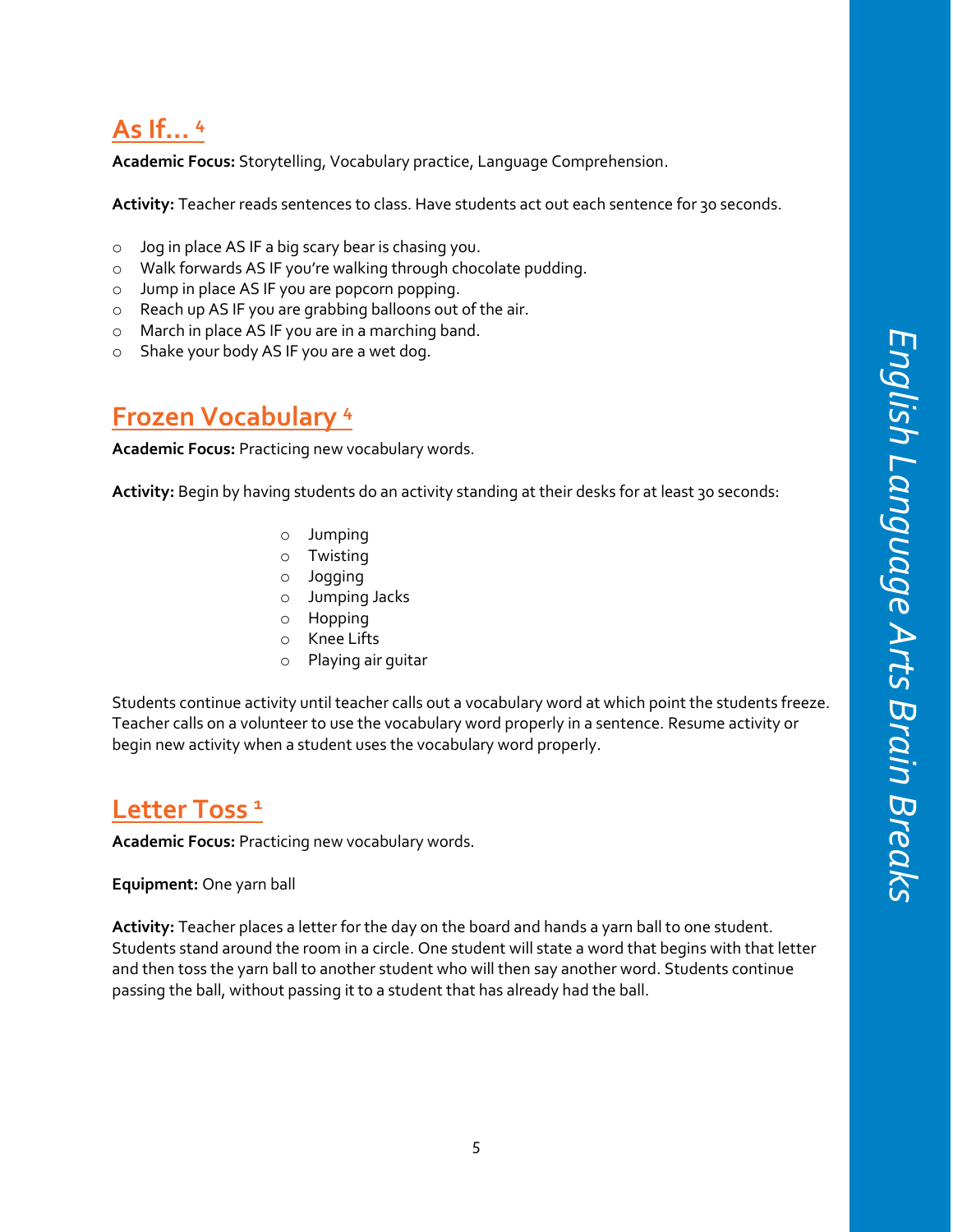## <span id="page-11-0"></span>**Over-Under-Around-Through <sup>6</sup>**

**Academic Focus:** Vocabulary.

**Activity:** In groups of three, have two players face each other and hold both hands or hold a scarf between them. The teacher will call out a specific sequence for the third player to accomplish as quickly as possible. For instance, over, under, around, through. The player will go over the joined hands, under the joined hands, circle around both hand holders, and through the middle of the joined arms. Mix the sequence up and do some several in a row. Time each attempt as an incentive to go faster. Switch positions frequently.

The teacher can have each group compete with the other groups to see which group can finish the pattern first.

## <span id="page-11-1"></span>**Pass it On-Card Style<sup>4</sup>**

**Academic Focus:** Spelling/Vocabulary

**Equipment:** Standard deck of cards.

**Set Up:** Students form a circle around the perimeter of the room. Teacher hands out one card to each student.

**Activity:** Students identify suit of card and perform activity that corresponds to that color for 10-15 seconds:

- Diamond- jump to the sky
- Heart- squats
- Club-twist
- Spade- swim

When teacher says "Pass it On," students then pass their cards to the student to their right and perform the activity that corresponds to their new card.

## <span id="page-11-2"></span>**Spelling Mix- Up <sup>1</sup>**

**Academic Focus:** Students practice spelling new words with team members.

**Equipment:** One piece of paper with a letter of the alphabet for each student.

**Activity:** Divide the students into two teams. Give each student a piece of paper containing a letter of the alphabet. Call out a spelling or vocabulary word. Each team will arrange themselves to spell the word. The team that spells the word the quickest and correctly receives a point.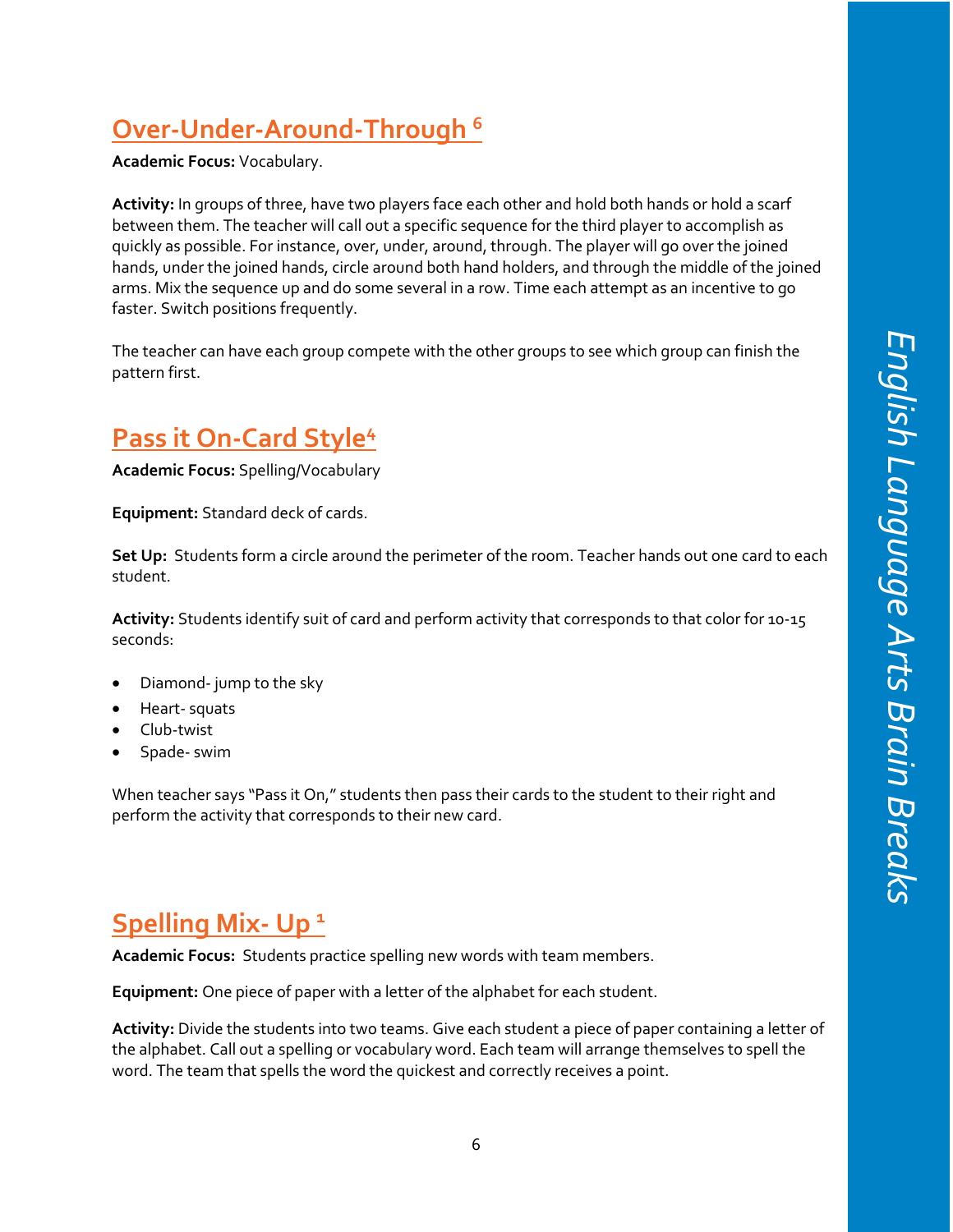## <span id="page-12-0"></span>**Spelling Words Relay <sup>1</sup>**

**Academic Focus:** Spelling/Reading

**Activity:** Students practice spelling new words with team members.

- o The teacher will divide the class into four teams of equal number.
- o The students stand in a line and the first student of each group will be given the spelling word and they will use the dry erase marker / chalk and write the first letter on the board.
- $\circ$  The student will then move quickly to the next person on their team, pass the chalk / marker off and the next student will come to the board and write the next letter.
- o This procedure will continue until one of the teams has completed the spelling word.
- $\circ$  The team must say and spell the word to the class. If the word is correct they get a point. If it is incorrect the other teams have a chance. If all four teams spell the word incorrectly, then the teams get 30 seconds to fix their word.

## <span id="page-12-1"></span>**Stand Up for Vocabulary <sup>5</sup>**

#### **Academic Focus:** Spelling/Reading

**Activity:** Create a poem or song using vocabulary words that all start with the same letter. Every time a word starting with that letter is said or sung have students stand up or sit down.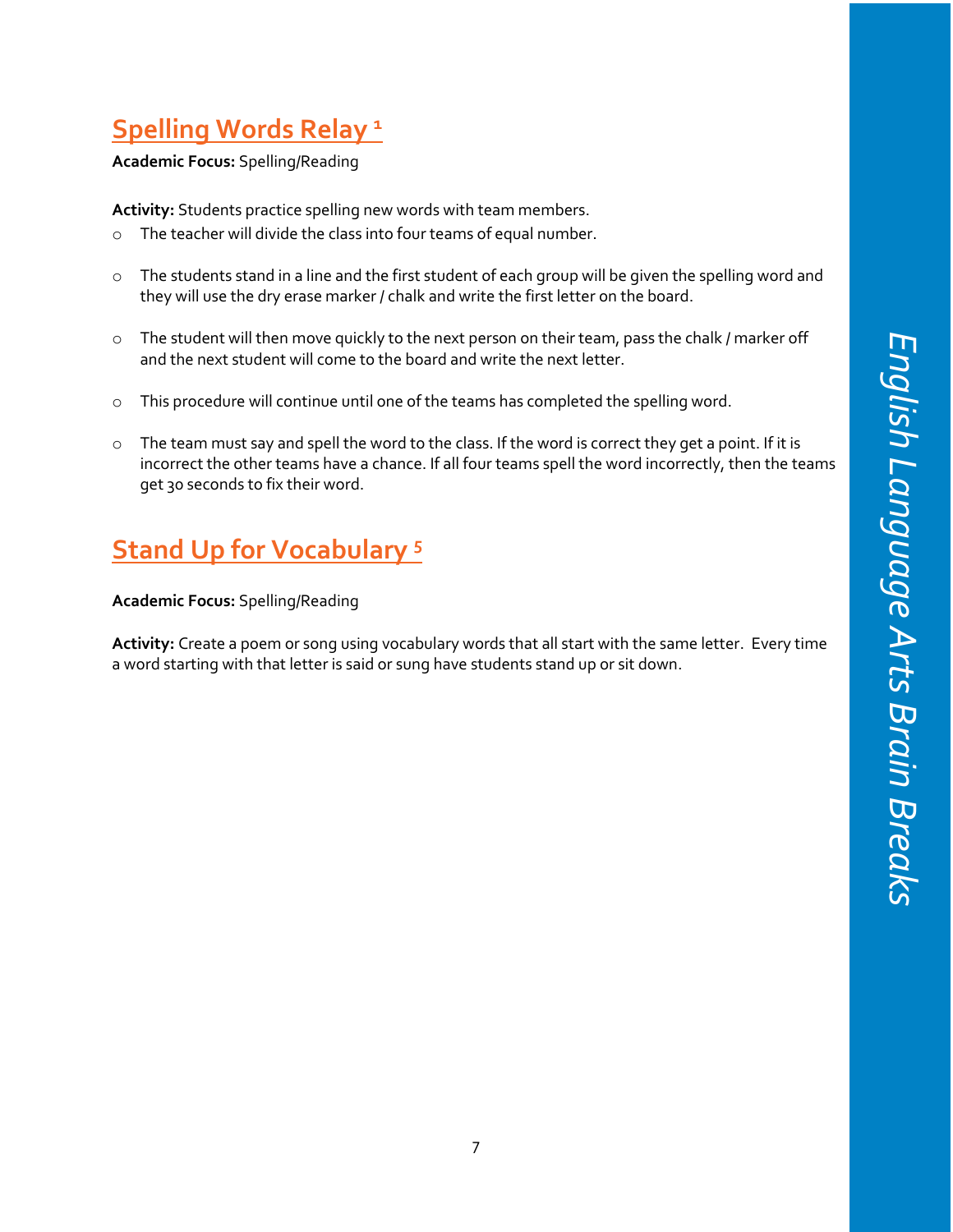## <span id="page-13-0"></span>**Stop and Scribble <sup>4</sup>**

**Academic Focus:** Spelling/practicing new vocabulary words

**Activity:** Students stand at desks with partners. Need a piece of paper and pencil for every 2 students. Teacher calls out physical activity:

- o Jumping
- o Twisting
- o Jogging
- o Jumping Jacks
- o Hopping
- o Knee Lifts
- o Playing air guitar
- o Marching

Students begin activity and continue until the teacher calls out a spelling word. Students freeze and partners work together to try to spell the word correctly on a piece of paper. After 10-15 seconds, teacher calls out new activity. Continue until all spelling words are used. As students cool down, teacher will write correct spelling on board and students will check their work.

## <span id="page-13-1"></span>**That Sounds Like <sup>1</sup>**

**Academic Focus:** Practice with grammar/parts of speech.

**Activity:** Teacher will write the following on the board:

- o Period: STOP
- o Exclamation Point: EXCITED/ STOP
- o Question Mark: SHRUG SHOULDERS
- o Comma: PAUSE and CONTINUE

Teacher then gives students a movement to do (ex: jumping jacks, run in place, march, etc.). Teacher then calls out a word phrase (Period) and students will STOP. Or (Exclamation Point) and students will go faster and then return to a normal speed.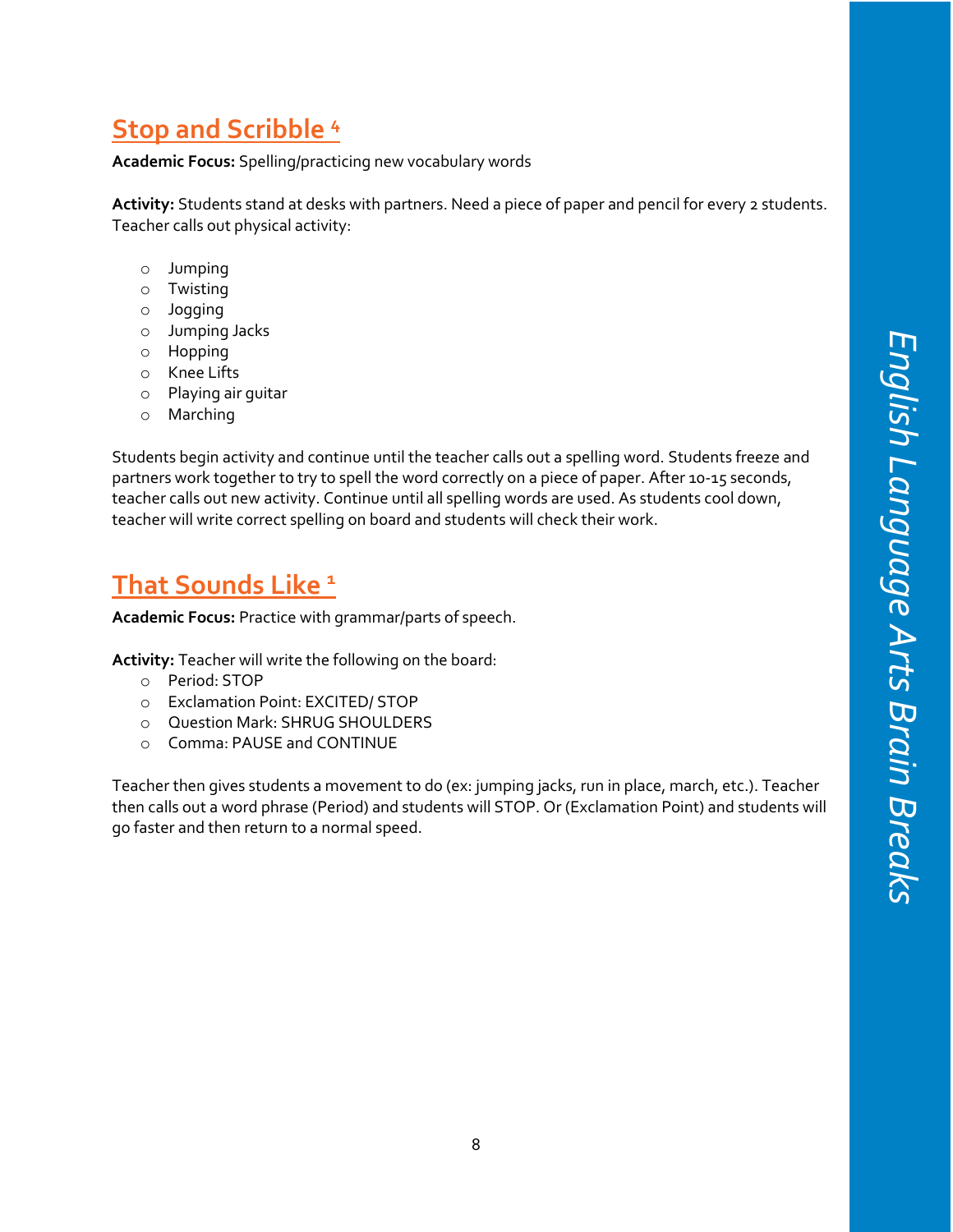## <span id="page-14-0"></span>**Vocabulary Scramble <sup>1</sup>**

**Academic Focus:** Recognize level appropriate sight words and content vocabulary, identify level appropriate vocabulary, use conventions of spelling in written composition.

**Equipment:** Letters of the vocabulary words written on separate sheets of paper; paper and pencil (for the records)

#### **Activity:**

- 1. Divide the students into two groups of two.
- 2. Give each group letters, written on separate sheets of paper, that make up a vocabulary word. Example vocabulary word: friendship
- 3. Ten students will each receive one letter, one student will be the checker, and one student will be the recorder.
- 4. The students with the letters will scramble to arrange themselves to make as many different words as possible with the letters they have. for example: Friendship- ship, friend, dip, end, red, sip, etc.
- 5. The checker will make sure that the words are spelled correctly and the recorder will write the words down on a sheet of paper.
- 6. The group to spell the most words in 10 minutes is the winner.

## <span id="page-14-1"></span>**Wiggles <sup>4</sup>**

**Academic Focus:** General activity

**Activity:** Students stand at their desks and jog in place while doing the following activities:

On teacher's command, the students begin to wiggle their fingers.

- Then fingers and wrists.
- The students wiggle their fingers, wrists, forearms.
- Then fingers, wrists, forearms, and elbows.
- Then fingers, wrists, forearms, elbows, and shoulders.
- Then fingers, wrists, forearms, elbows, shoulders, and rib cage.
- Then fingers, wrists, forearms, elbows, shoulders, rib cage and hips.
- Then fingers, wrists, forearms, elbows, shoulders, rib cage, hips, and knees.
- Then fingers, wrists, forearms, elbows, shoulders, rib cage, hips, knees, and head.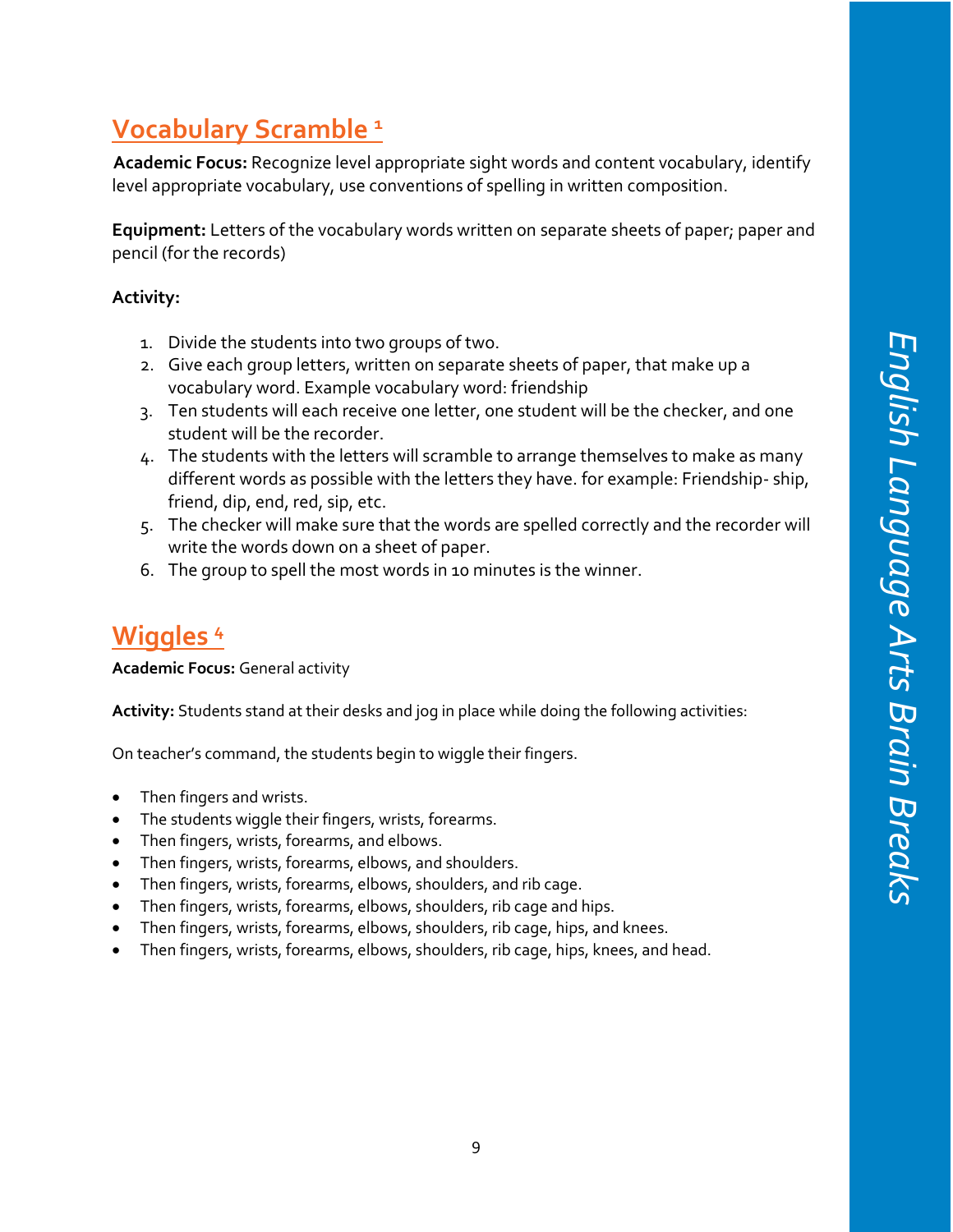## <span id="page-15-0"></span>**Chair Aerobics <sup>5</sup>**

#### **Academic Focus:** Math

**Activity:** Have students pull their chairs out from their desk. Students should sit up straight, keeping their ankles together to do leg lifts by extending their legs to a 180-degree angle for 20 repetitions. Then have students stand behind the chair and while holding the back for balance, extend their right leg out to the side to a 45-degree angle for 20 repetitions. Then repeat with the left leg.

## <span id="page-15-1"></span>**Feel the Beat <sup>5</sup>**

#### **Academic Focus:** Math

**Location:** This activity is best in an area with more space than the classroom.

**Activity:** Have every student get a partner and sit cross legged on the floor facing their partner 2-3 feet away. Place a hacky-sac or other object between them. Have students perform the following actions:

- o tap knees
- o tap shoulders
- o clap
- o tap knees, shoulders, clap
- o clap partners hands (both, right-right, left-left)

When the teacher calls out a math question, students try to be the first to grab the hacky-sac. Repeat 5 times.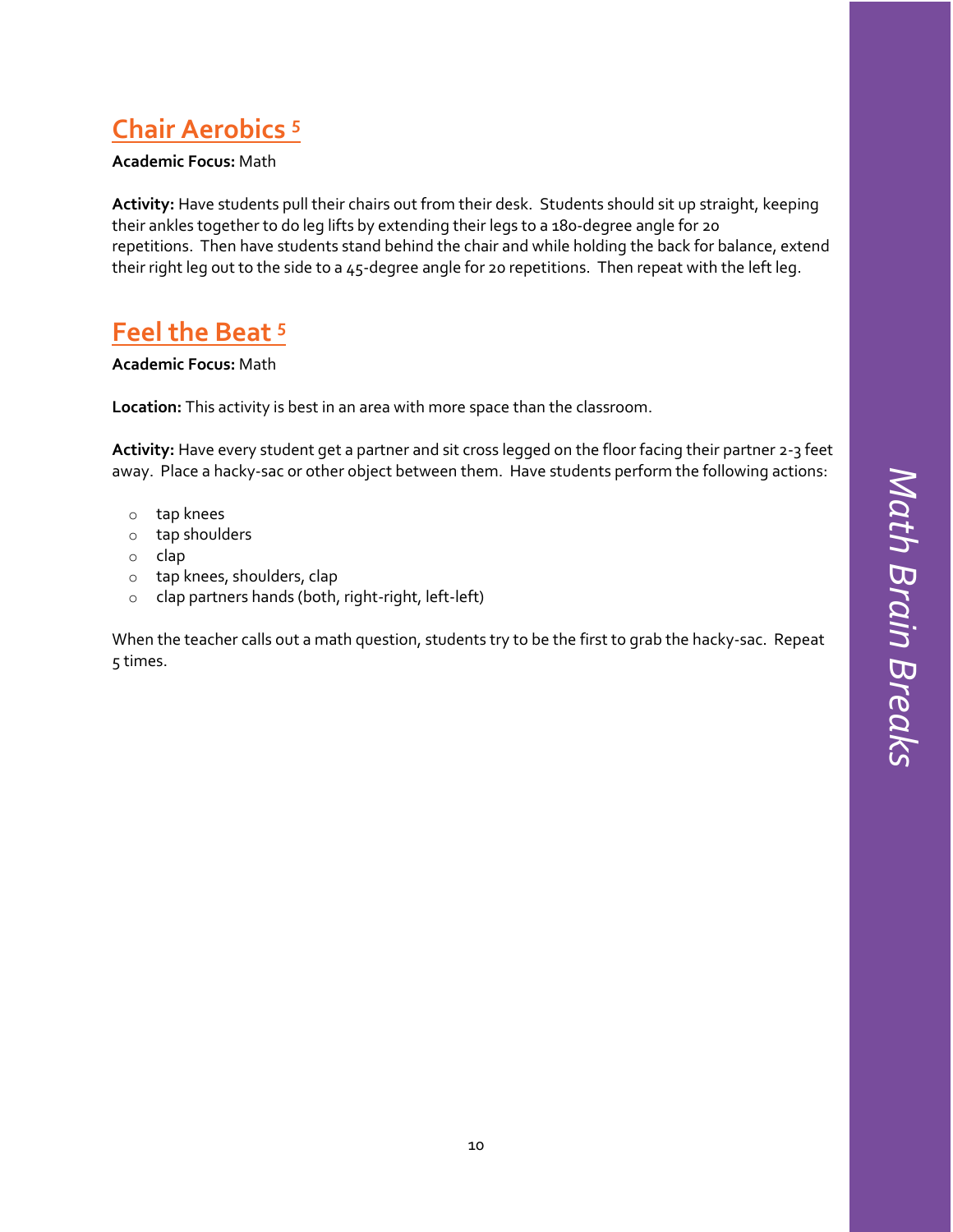## <span id="page-16-0"></span>**Fitness Math <sup>1</sup>**

**Academic Focus:** Review of math concepts; even and odd numbers**.** 

**Equipment:** One die for each group of four students.

**Set Up:** Teacher divides students in groups of four and gives each team a die.

**Activity:** Teacher instructs the students to take turns rolling the dice, and with each number rolled, students identify it as either an even or an odd number and perform the physical activity associated with the number rolled.

- o 1=Push Up
- o 2=Jump & Stretch
- o 3=Toe Touch
- $0$  4=Curl Up
- o 5=Arm Circles
- o 6=Jumping Jacks

**Variations:** This game can be used with more advanced math concepts by instructing students to multiply even numbers by 2 and odd numbers by 3. For example, if a student rolls a 2, then students would perform  $2 \times 2 = 4$  jump and stretches; if a student rolled a 3, then students in that group would perform 3\*3=9 toe touches, etc.

## <span id="page-16-1"></span>**Pac Man Chomps Again <sup>1</sup>**

**Academic Focus:** Review of "greater than" and "less than" concepts.

**Equipment:** Fraction flashcards

**Activity:** Teacher will choose two students to come to the front of the class to represent different fractions. The teacher will give each of the two students a fraction flashcard. Next, the teacher will choose a "PACMAN" from the remaining students to represent "greater than" or "less than." The student will then correctly arrange himself/herself between the two students to correctly solve the equation. Once the equation has been correctly solved, the "PACMAN" will choose an exercise for the class to do (jumping jacks, jog in place, jump up and down, etc.). Game continues with new students representing fractions and a new "PACMAN."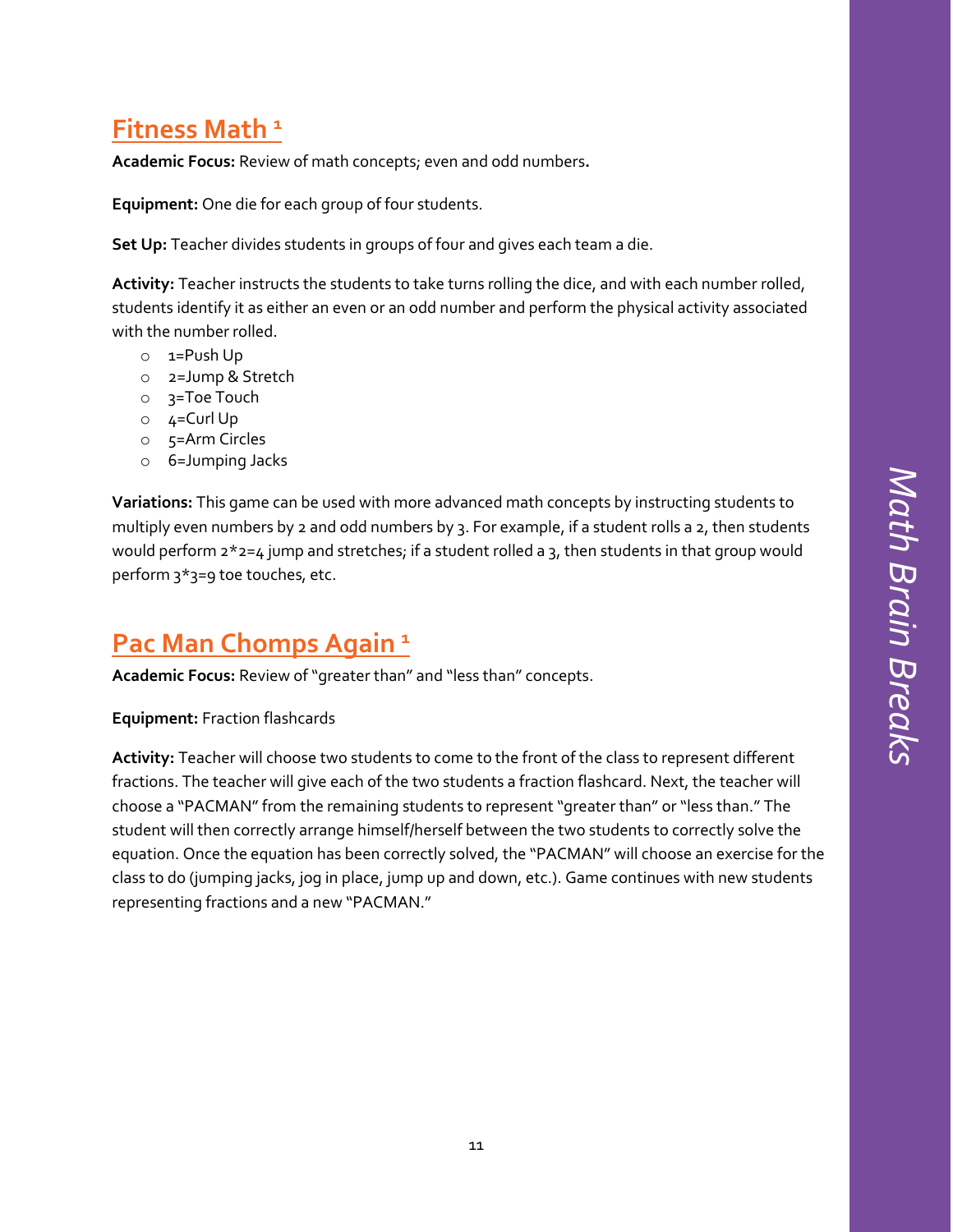## <span id="page-17-0"></span>**Shoot 11**

#### **Academic Focus:** Counting

**Activity:** Divide the class into groups of 4-5 students, each group standing in a circle. The object of the game is for the groups to try and total 11 fingers displayed – without telling anyone what number they are going to show. Students do this by, standing in a circle with their left hand behind their back. Instruct the groups to say out loud, "1, 2, 3...Shoot!" On "Shoot", each student will display either: 0(closed fist), 1, 2, 3, 4, or 5 fingers on their right hand. Once all the fingers are displayed, the students in the group quickly add up the total of all the fingers shown. If the group's total equals 11, the group gets a point (students high-five each other). If the group's total is less than 11, then everyone in the group does that number of jumping jacks (e.g., if the group total was 7, each student in the group would do 7 jumping jacks). If the group's total is greater than 11, the group must subtract 11 from their total and do that many squats (e.g., if the group total was 16, each student in the group would do 16- 11=5 squats). Groups immediately play another round once they complete their physical activity or high-fiving. Groups try to get as many points as they can (1 point each time they total 11) during the game.

## <span id="page-17-1"></span>**Sports Galore <sup>4</sup>**

#### **Academic Focus:** Math

**Activity:** Teacher calls out the following sports skills to mimic for 10-15 seconds:

- Shooting a jump shot
- Running through tires
- Batting a baseball
- Serving a tennis ball
- Downhill skiing
- Spiking a volleyball
- Swinging a golf club
- Throwing a football
- Juggling a soccer ball
- Shooting an arrow
- Shooting a hockey puck
- Swimming underwater
- Fielding a ground ball and throwing it to first base
- Dunking a basketball

**Variations:** Teacher can integrate skills into word problems and have students repeat the number he or she calls out: If Juan took 5 jump shots (students act out) and 2 went in the basket, how many did he miss? 3.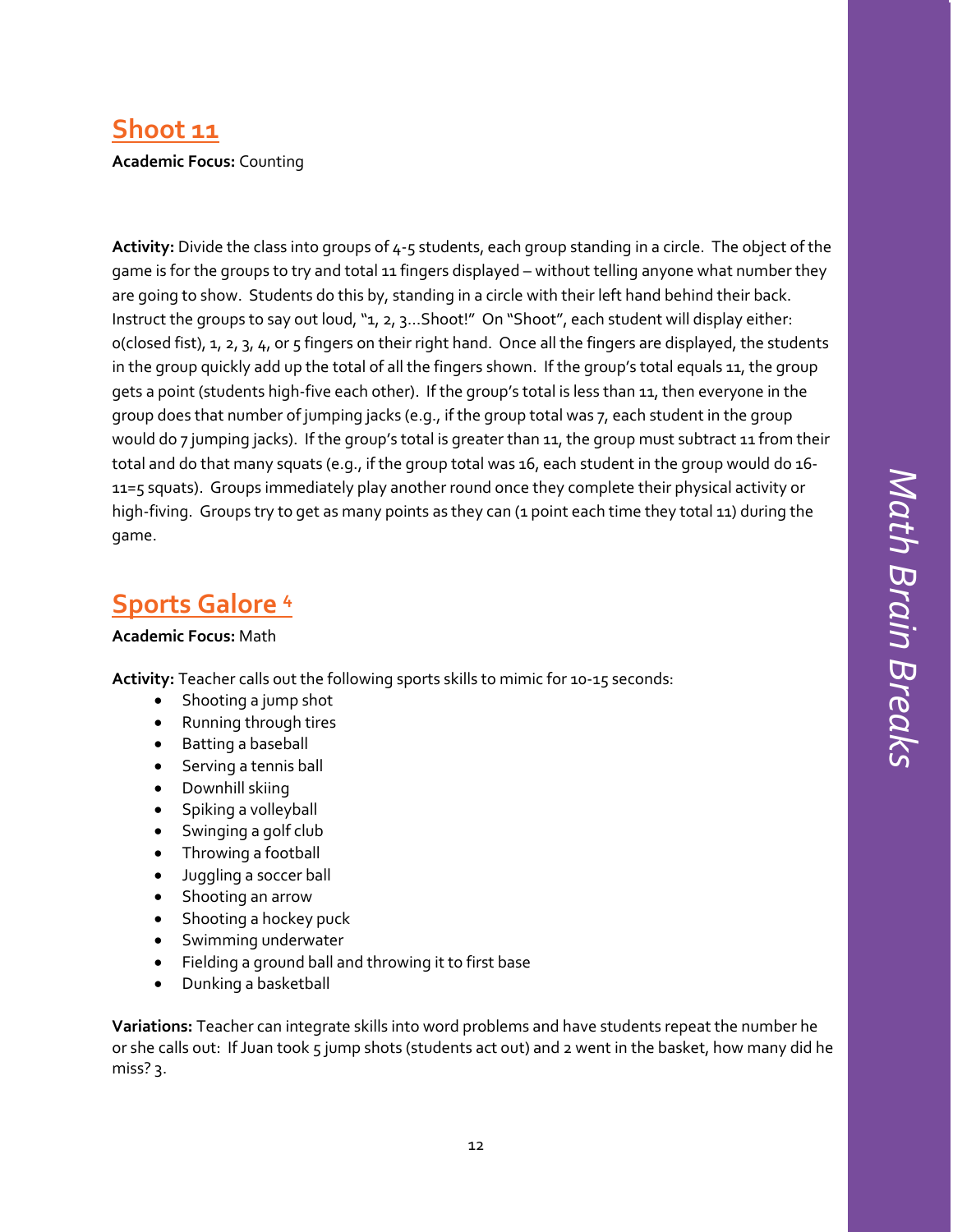# Math Brain Breaks *Math Brain Breaks*

## <span id="page-18-0"></span>**Task Master <sup>5</sup>**

#### **Academic Focus:** Math

**Activity:** Have students stand up and push in their chairs. Teacher explains that he/she is going to give them a series of tasks and the goal is to complete them as quickly as possible. Direct students that once they have completed the task, they should stop where they are and raise their hand. For the first task have students touch 10 chairs not in a row. For the next task have students touch elbows with 8 classmates. For the last task, touch toes with 6 classmates wearing 6 different colored shirts.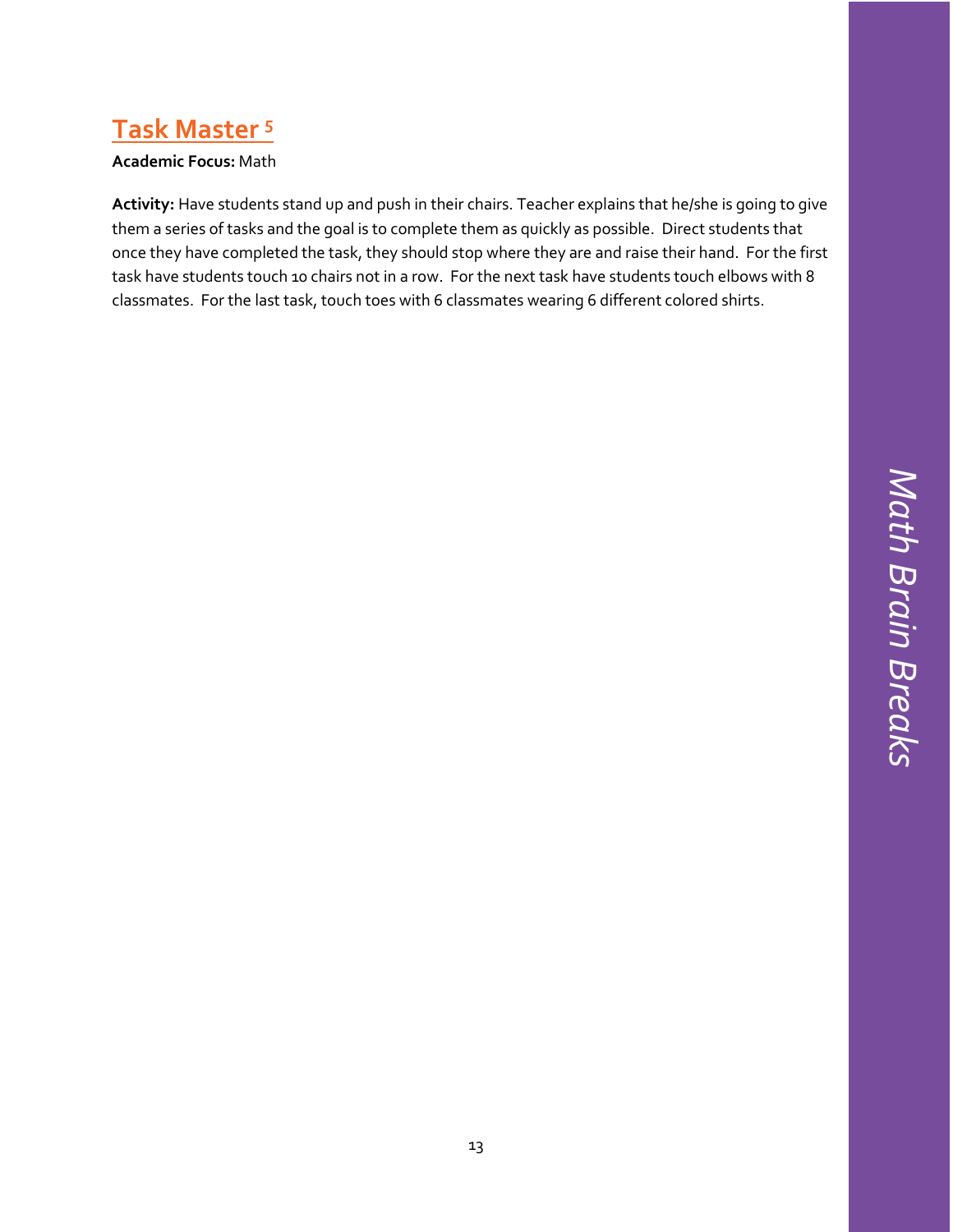## <span id="page-19-0"></span>**Take a Tour <sup>5</sup>**

**Academic Focus:** Social Studies

**Activity:** Lead students on an imaginary tour of a different country or state in a charades-like game. For example, take a tour of Colorado: fly to Colorado Springs, hike through San Isabel Forest, swim the Arkansas River, climb the Sangre de Cristo Mountains. Create other simulations that point out various landmarks within any state.

## <span id="page-19-1"></span>**Train Like a Pro <sup>5</sup>**

**Academic Focus:** Social Studies

**Activity:** Have students act out various sports for 10-15 seconds each:

- kick a field goal
- shoot a jump shot
- run through tires
- swing a bat
- serve a tennis ball
- downhill skiing
- spike a volleyball
- swing a golf club
- throw a football
- shoot an arrow
- shoot a hockey puck
- swim

**Variations:** Discuss the origins of the sports acted out by students. Additionally, talk about the countries that are known for each sport.

## <span id="page-19-2"></span>**U.S. Walk and Talk <sup>5</sup>**

**Academic Focus:** Social Studies

**Activity:** Break students into groups of 2 or 3, and assign a topic related to a current social studies lesson that students need to discuss while taking a 5-minute walk. They should report their discussion back to the class.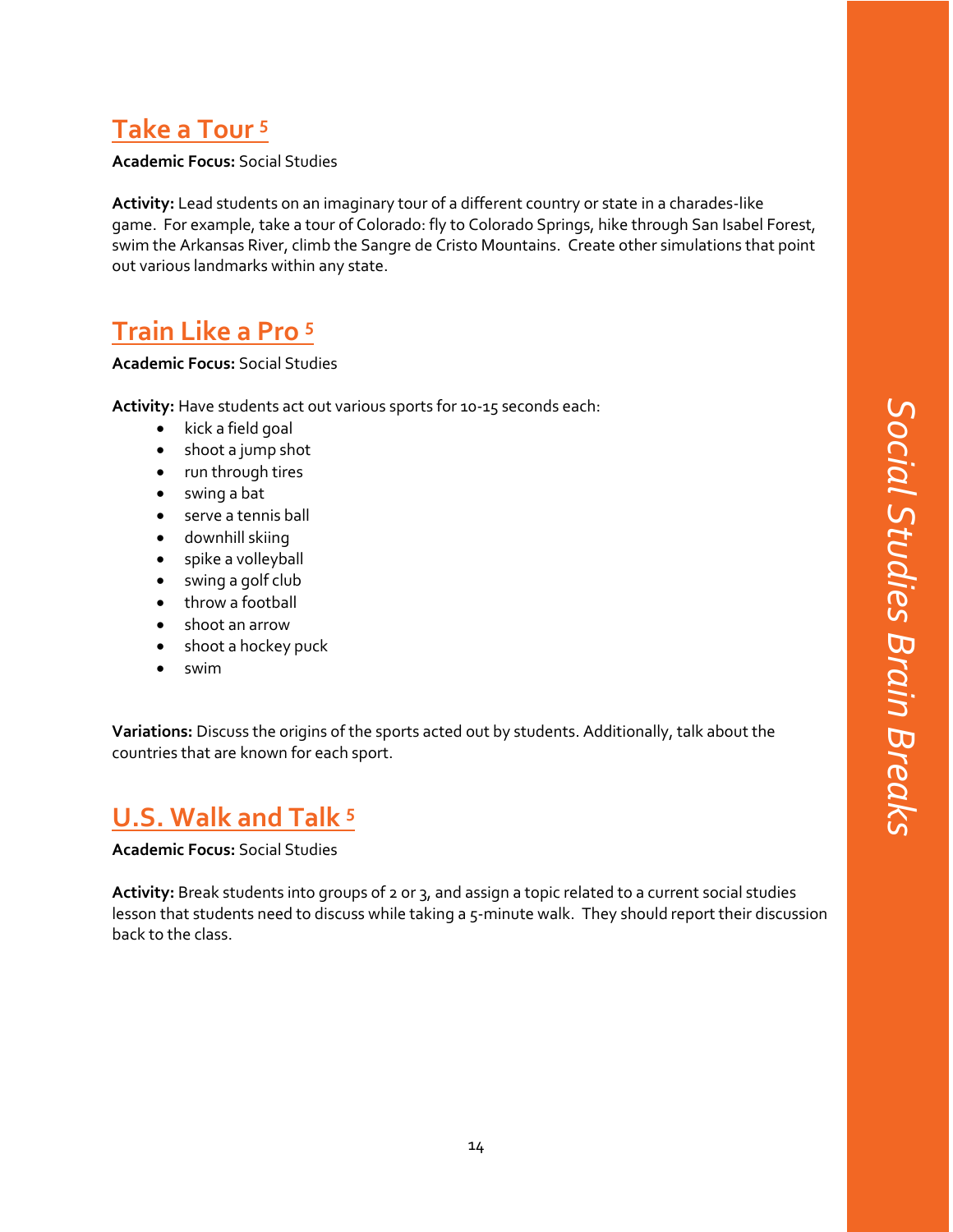## <span id="page-20-0"></span>**Animal Instincts**

#### **Academic Focus:** Science

**Activity:** Pick one student to call out an animal and have everyone mimic how that animal moves. Go around the room until every student has an opportunity to call out an animal and the class has mimicked that animal.

## <span id="page-20-1"></span>**Calm Down <sup>5</sup>**

#### **Academic Focus:** Science

**Activity:** Lead students in stretches to help loosen up tension. Have students each hold for 15-20 seconds each: reach for the sky, touch toes, arm circles, neck circles, knee to chest, etc.

**Variations:** Review science concepts while students stretch.

- o Reach for the sky—review concepts relating to weather (cloud formations, rain, etc.)
- o Touch toes—review concepts relating to the layers of the Earth.
- o Arm circles—review concepts relating to waves and wind.
- o Neck circles—review concepts relating to the solar system
- o Knee to chest—review concepts relating to pulleys/levers.

### <span id="page-20-2"></span>**Rainstorm <sup>5</sup>**

#### **Academic Focus:** Science

**Activity:** Have a rainstorm in your classroom. Have students follow your lead; begin by having students very lightly rubbing their hands together, then lightly snap, slap their thighs, slap their thighs and stomp their feet (the rainstorm is at its peak!). Then stop stomping their feet, just slap their thighs, return to lightly snapping, rubbing their hands and stop. Do each action for 20 seconds.

## <span id="page-20-3"></span>**Shake It <sup>5</sup>**

#### **Academic Focus:** Science

**Activity:** Students remain seated and raise their hands in the air. Have them start by shaking their right hand 10 times, left hand 10 times, left foot 10 times and right foot 10 times. Repeat counting down the number of shakes from 9-1. Speed up or slow down the counting to keep it interesting.

**Variations:** Tailor this to science concepts by reviewing the skeletal/muscular system while students complete the activity.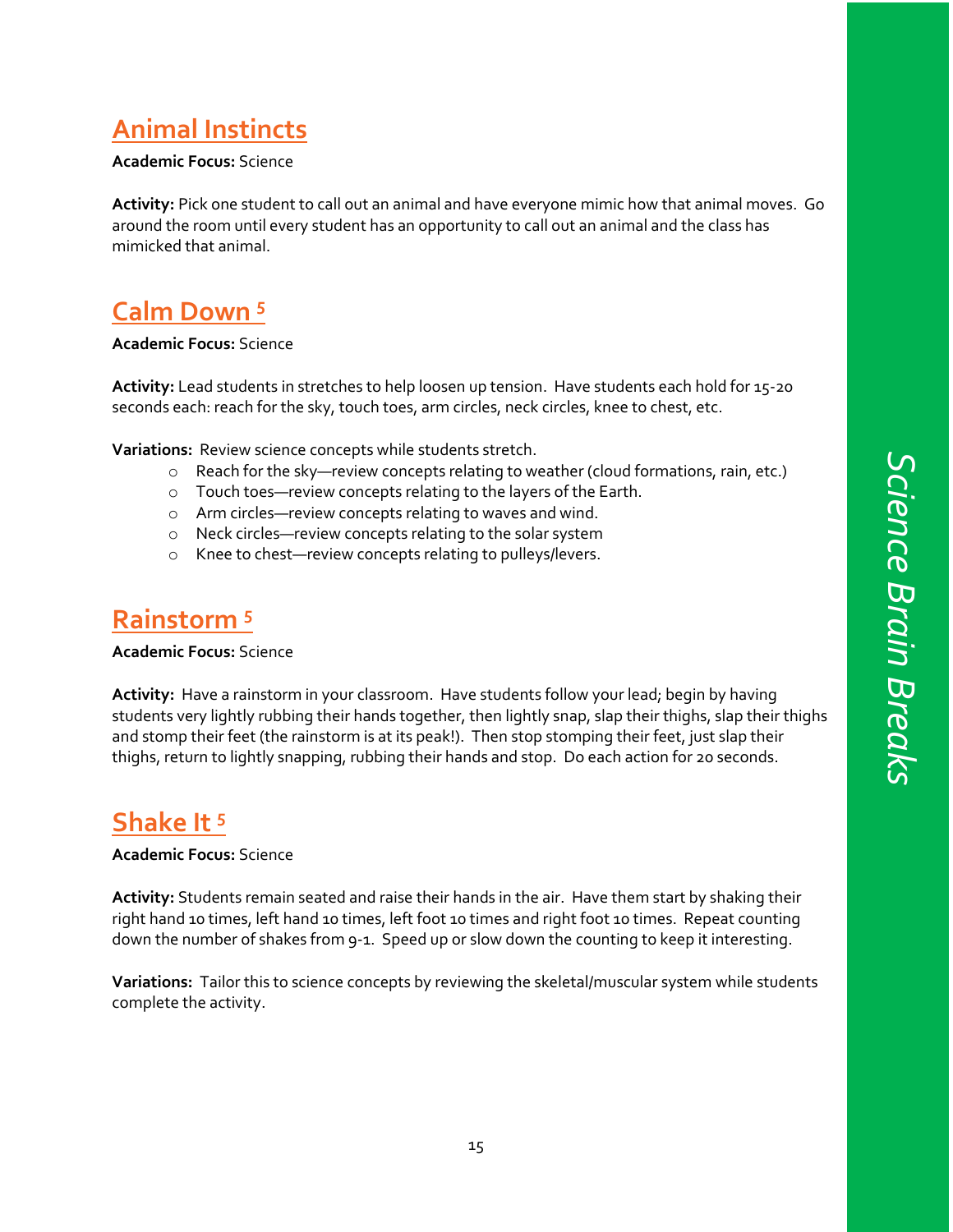## <span id="page-21-0"></span>**Take a Seat! <sup>5</sup>**

#### **Academic Focus:** Science

**Activity:** Have students stand up and pull their chairs away from their desks. They should stand in front of their chair (seat facing out). Have students quickly sit, then stand, sit then stand 8-10 times. Next, quickly repeat sitting halfway down and standing, repeating 8-10 times. Last, have students barely sit (just touching the chair) and stand quickly repeating 8-10 times.

**Variations:** Call out a fruit/vegetable/ dairy product. If it's a "GO" food, students should sit, stand, sit then stand 8-10 times. If it's a "SLOW" food, students should sit halfway down and stand, repeating 8- 10 times. Finally, if it's a "WOAH" food, students should barely sit and stand quickly repeating 8-10 times. Repeat by calling out different foods.